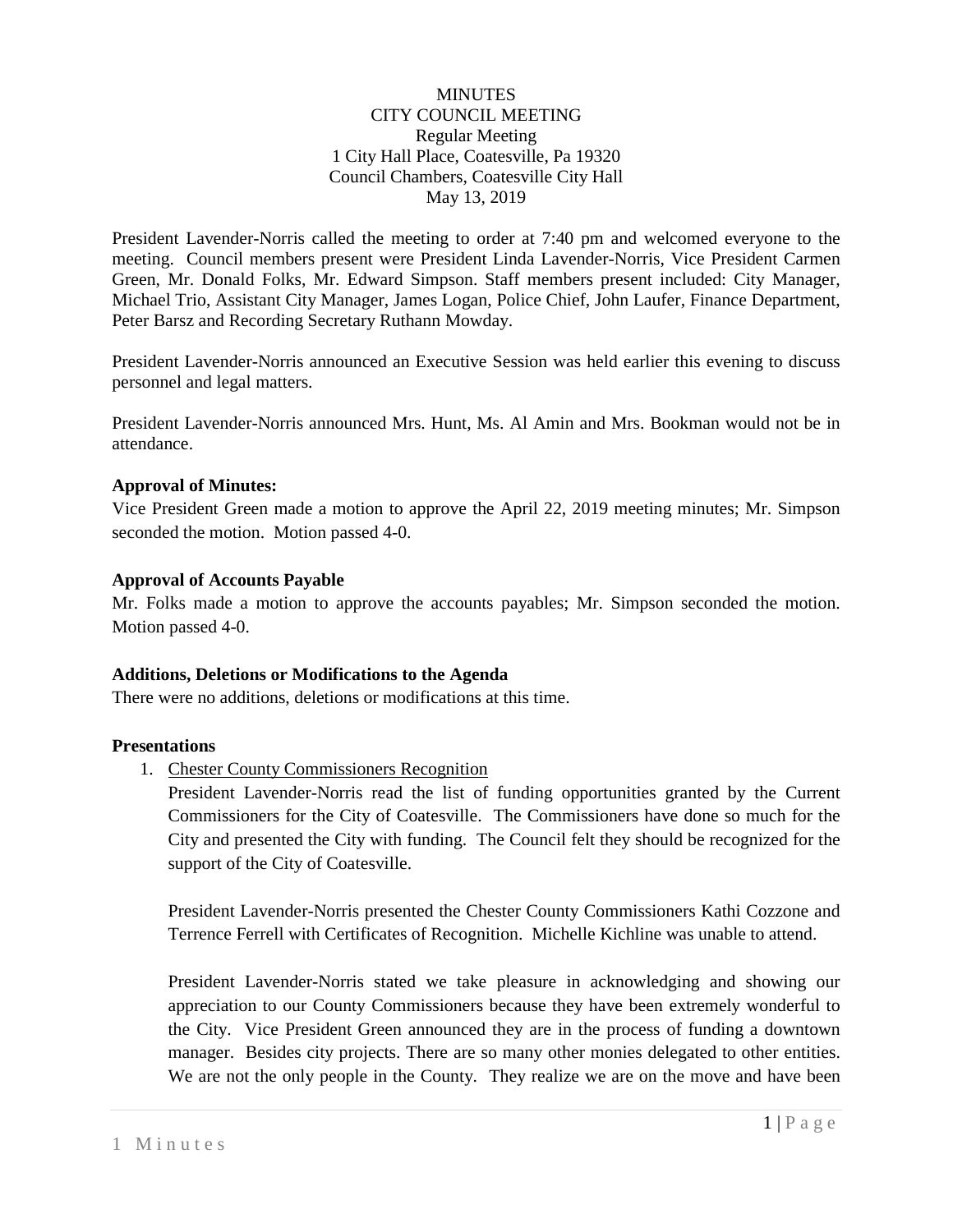supportive of the City of Coatesville as we move forward. MR. Simpson announced he has been on City Council for 16 years and this trio of County Commissioners have done more for the City of Coatesville than any other commissioners. They have been the most generous to the City of Coatesville and we want to recognize them.

2. David Terry Recognition

Mr. Terry was not in attendance for the recognition. Place on next meeting agenda.

### 3. Gordon Early Literacy Program

Dr. Miles announced the Gordon Literacy Program has asked to block off Kersey Street between Third and Fourth Avenue for a Block Party. The event will be on May 23, 2019 from 5pm to 7pm. This free, fun filled kindergarten registration event is to invite families to learn about what the Coatesville Area School District has in store for your kindergartner in the 2019-2020 school year including 1:1 computer and before and after school care. Everything is free. The bouncy house will not be in the street but in the side parking lots. There will be wristbands for all participants. Chief Laufer explained that in case of an emergency Kersey Street will be accessible with no obstructions.

4. Hoop Dreams

No one was present for a presentation. The special event application was approved by all departments pending payment for the event.

5. America's Finest Auto Concepts

No one was in attendance for the presentation and no special event permit has been submitted at this time.

# **Citizens' Hearings –** *Regular Action Items Only* **(3 Minutes)**

There were no citizens' comments on regular action items only.

# **Regular Action Items**

1. Receive and consider a Resolution requesting a Greenways, trail and Recreation Program (GTRP) grant of \$195,000 from the Commonwealth Financing Authority to be used for the Revitalization of Palmer Park

Mr. Folks made a motion to approve a Resolution requesting a Greenways, trail and Recreation Program (GTRP) grant of \$195,000 from the Commonwealth Financing Authority to be used for the Revitalization of Palmer Park; Mr. Simpson seconded the motion. Motion passed 4-0.

2. Receive and consider second reading and adoption of an Ordinance authorizing the City of Coatesville to enter into a bank qualified lease-purchase agreement with Univest Capital, Inc. for purposes of acquiring a compressor and hose for the use of the City pursuant to a COSTAR contract exempt from public bidding , with no pledge of full faith and credit and taxing power of the City as security for repayment, a non-appropriation clause which are less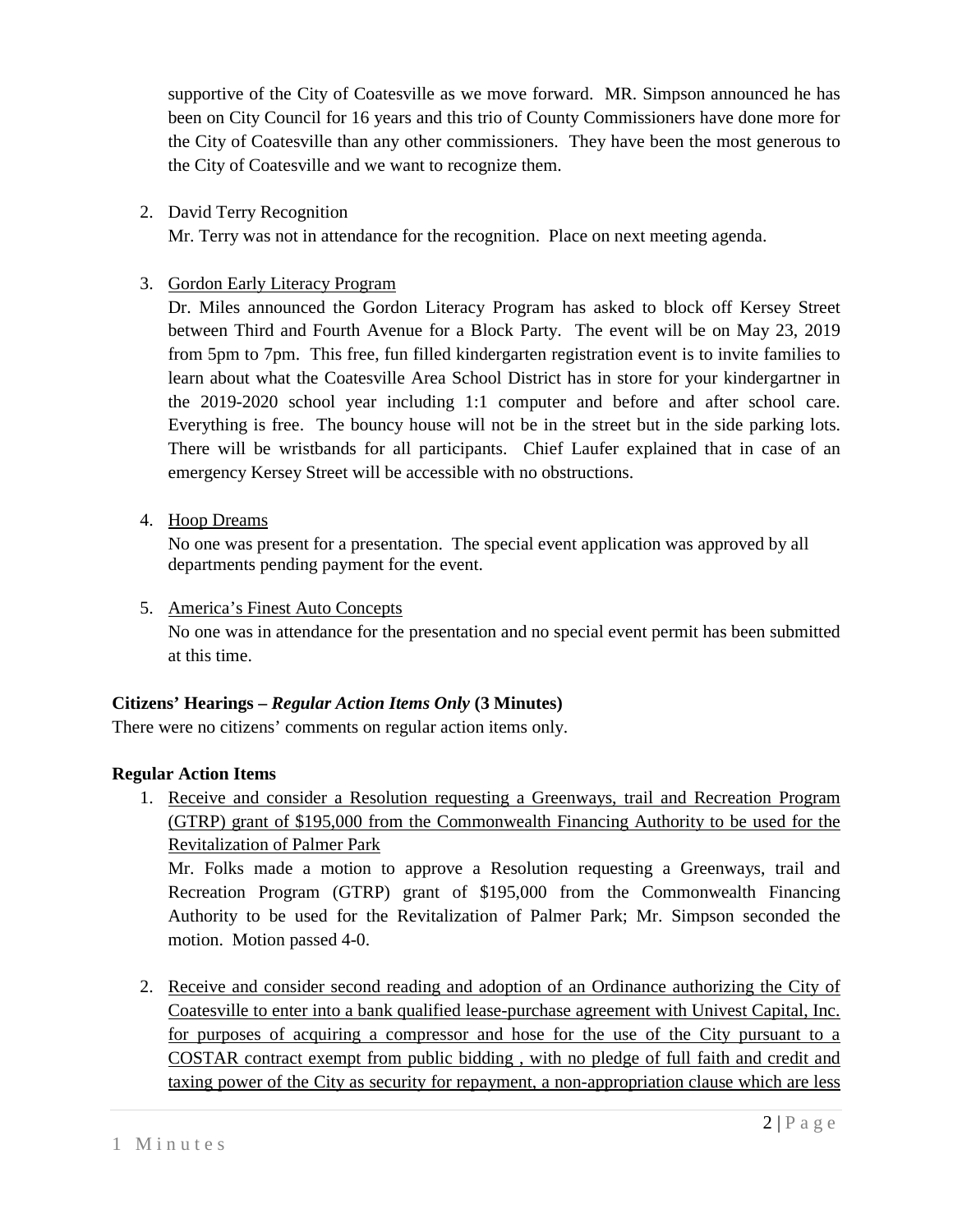in duration than the useful life of the compressor being leased, said agreement to require interest payments at rates set forth in the attachment for a three (3) year term for a maximum lease amount of \$18,270.00 plus interest

President Lavender Norris asked to table the motion until the following meeting. She asked if the funds from Municibid could be used for the payment for the compressor instead of paying on another lease. Mr. Trio stated he would discuss the funding with the Finance Department.

Vice President Green made a motion to table the second reading and adoption of an Ordinance authorizing the City of Coatesville to enter into a bank qualified lease-purchase agreement with Univest Capital, Inc. for purposes of acquiring a compressor and hose for the use of the City pursuant to a COSTAR contract exempt from public bidding , with no pledge of full faith and credit and taxing power of the City as security for repayment, a nonappropriation clause which are less in duration than the useful life of the compressor being leased, said agreement to require interest payments at rates set forth in the attachment for a three (3) year term for a maximum lease amount of \$18,270.00 plus interest untilthe next meeting; Mr. Folks seconded the motion. Motion tabled 4-0.

3. Receive and consider lease between the City of Coatesville and Representative Dan K. Williams

Mr. Folks made a motion to approve a lease between the City of Coatesville and Representative Dan K. Williams; Vice President Green seconded the motion, Motion passed 4-0.

4. Receive and consider request from the Chester County Food Bank to waive Peddler Permit Mr. Simpson made a motion to approve waiving the peddler permit fees only, not the background checks, for the Chester County Food Bank, Mr. Folks seconded the motion. Motion passed 4-0.

Mr. Folks made a motion to close action items; Mr. Simpson seconded the motion. Motion passed 4-0.

### **Discussion Item**

1. Meeting Minutes

There was no discussion on meeting minutes.

### **Solicitors Report**

Mr. Verwey announced he:

- Worked om code enforcement and litigation matters
- Worked on land development matters
- Worked on Ordinances
- Addressed personnel issues
- Addressed real estate issues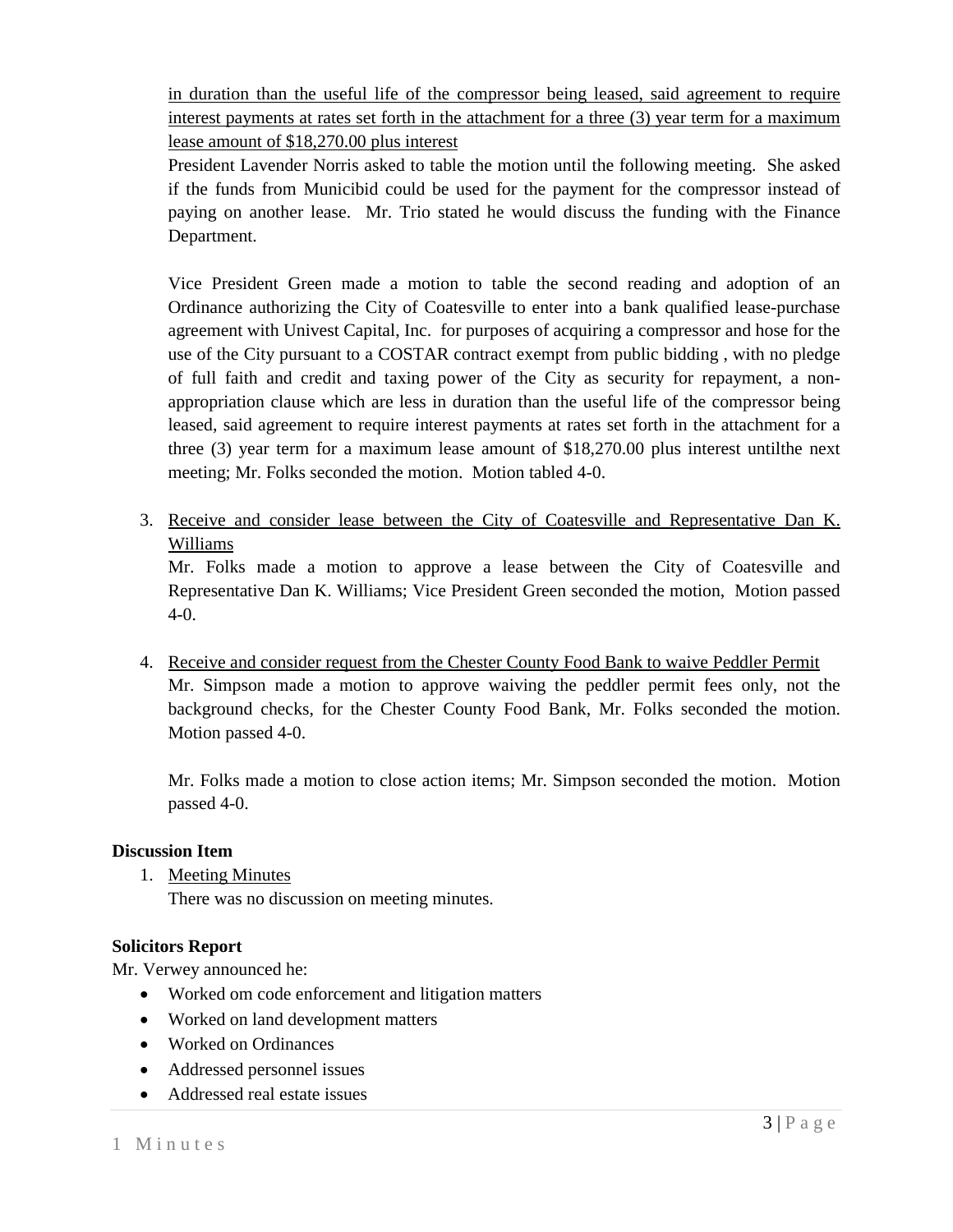• Addressed taxation issues

# **City Manager's Report**

Mr. Trio announced he:

- First and Lincoln
	- o Coordinating utilities for sanitary sewer filed adjustments for the Diamond Avenue access and addressing trash and other accessing got properties affected by the construction
- Current CBA negotiations to finalize the AFSCME contract
- Attended Restaurant tour on Monday May 6, 2019 with Mark Sherman, Mark Milanese, Crosby Wood and Mike DePetris showcasing potential properties.
- Attended presentations at the RDA meeting for tow potential developers for 190 West Lincoln Highway
- Code Enforcement
	- o LTL Consultants has initiated inspections for the City.
	- o Follow up interviews are being held for the Quality of Life position for the Codes Department

# **Assistant City Manager Report**

Mr. Logan announced;

- Ribbon cutting for Palmer Park is May 14, 2019
- Coatesville Night out for the Coatesville youth athletes is on May 23, 2019
- City of Coatesville and  $2<sup>nd</sup>$  Century Symposium is May 30, 2019
- Unity Day is July 6, 2019. He thanked Fran Scamuffa for volunteering for Unity Day
- The Branding Committee met and will slowly be executed

# **Citizens' Hearings –** *Non-Agenda Items Only* **(3 Minutes)**

There were no citizens' comments on non-agenda items.

# **Special Events**

- 1. Coatesville Area School District submitted a Special Event application for May 23, 2019 for a block party from 5:00 pm to 7:00 pm. It has been requested to close Kersey Street in front of the school.
- 2. Jubilee Evangelistic Ministries, Inc. submitted a Special Event application for August 10-18 for aa Revival to be held at Abdala Park
- 3. Hoops Dreams Foundation submitted a Special Event application for Youth League use of Ash Park courts Monday, Tuesday and Thursday from 5:00 pm to 9:00 pm beginning June 17, 2019 thru August 8, 2019.
- 4. Coatesville Savings Bank and the Parks and Recreation Commission submitted a Special Event application for Community Day to be held on May 18, 2019 at Gateway Park from 10:00 am to 2:00 pm.